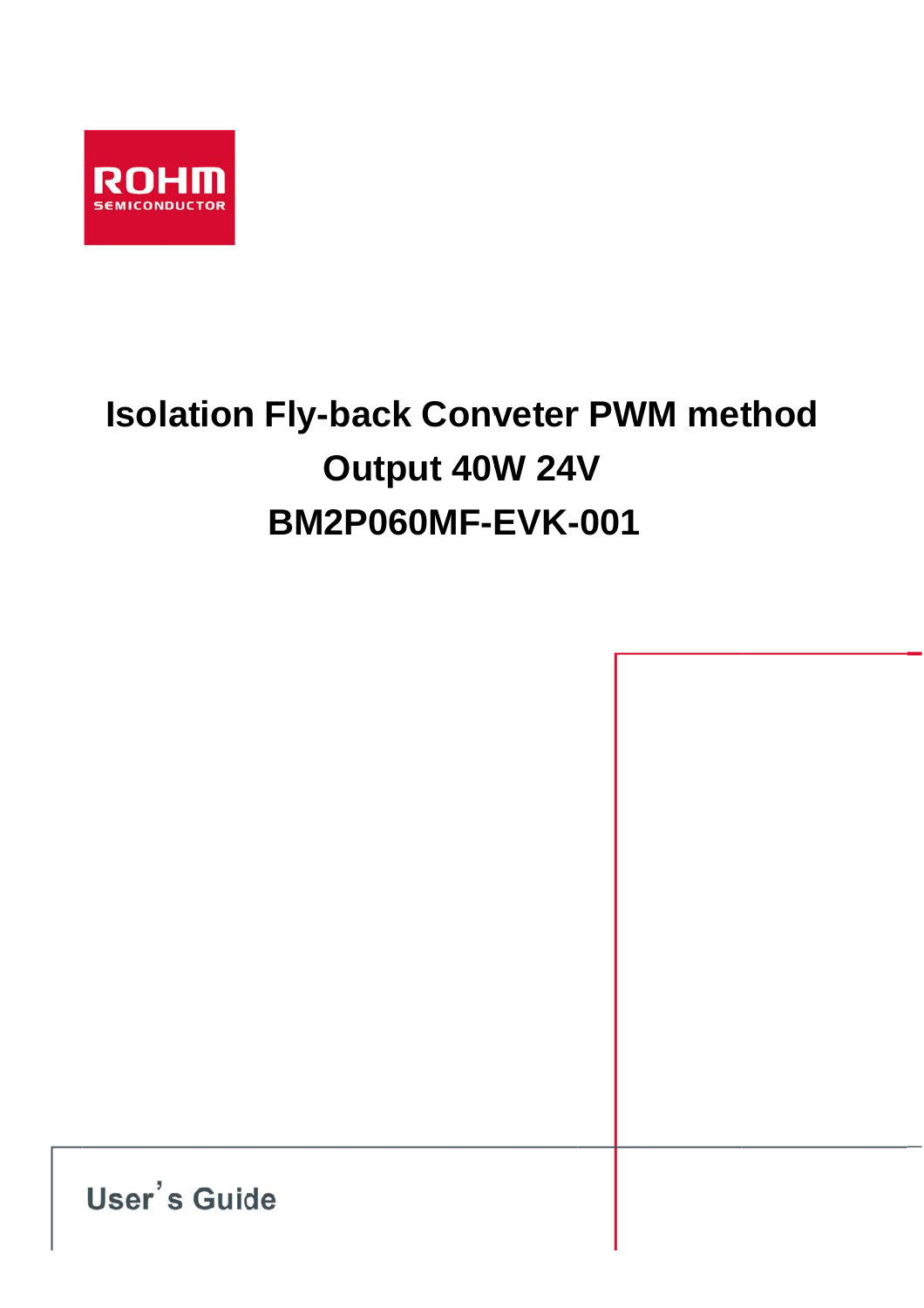# <High Voltage Safety Precautions>

 $\Diamond$  Read all safety precautions before use

Please note that this document covers only the BM2P060MF evaluation board (BM2P060MF-EVK-001) and its functions. For additional information, please refer to the datasheet.

## To ensure safe operation, please carefully read all precautions before handling the evaluation board

Depending on the configuration of the board and voltages used.

## Potentially lethal voltages may be generated.

Therefore, please make sure to read and observe all safety precautions described in the red box below.

#### **Before Use**

- [1] Verify that the parts/components are not damaged or missing (i.e. due to the drops).
- [2] Check that there are no conductive foreign objects on the board.
- [3] Be careful when performing soldering on the module and/or evaluation board to ensure that solder splash does not occur.
- [4] Check that there is no condensation or water droplets on the circuit board.

#### **During Use**

- [5] Be careful to not allow conductive objects to come into contact with the board.
- Brief accidental contact or even bringing your hand close to the board may result in  $[6]$ discharge and lead to severe injury or death.

Therefore, DO NOT touch the board with your bare hands or bring them too close to the board. In addition, as mentioned above please exercise extreme caution when using conductive tools such as tweezers and screwdrivers.

- [7] If used under conditions beyond its rated voltage, it may cause defects such as short-circuit or, depending on the circumstances, explosion or other permanent damages.
- [8] Be sure to wear insulated gloves when handling is required during operation.

#### **After Use**

- [9] The ROHM Evaluation Board contains the circuits which store the high voltage. Since it stores the charges even after the connected power circuits are cut, please discharge the electricity after using it, and please deal with it after confirming such electric discharge.
- [10] Protect against electric shocks by wearing insulated gloves when handling.

This evaluation board is intended for use only in research and development facilities and should by handled only by qualified personnel familiar with all safety and operating procedures.

We recommend carrying out operation in a safe environment that includes the use of high voltage signage at all entrances, safety interlocks, and protective glasses.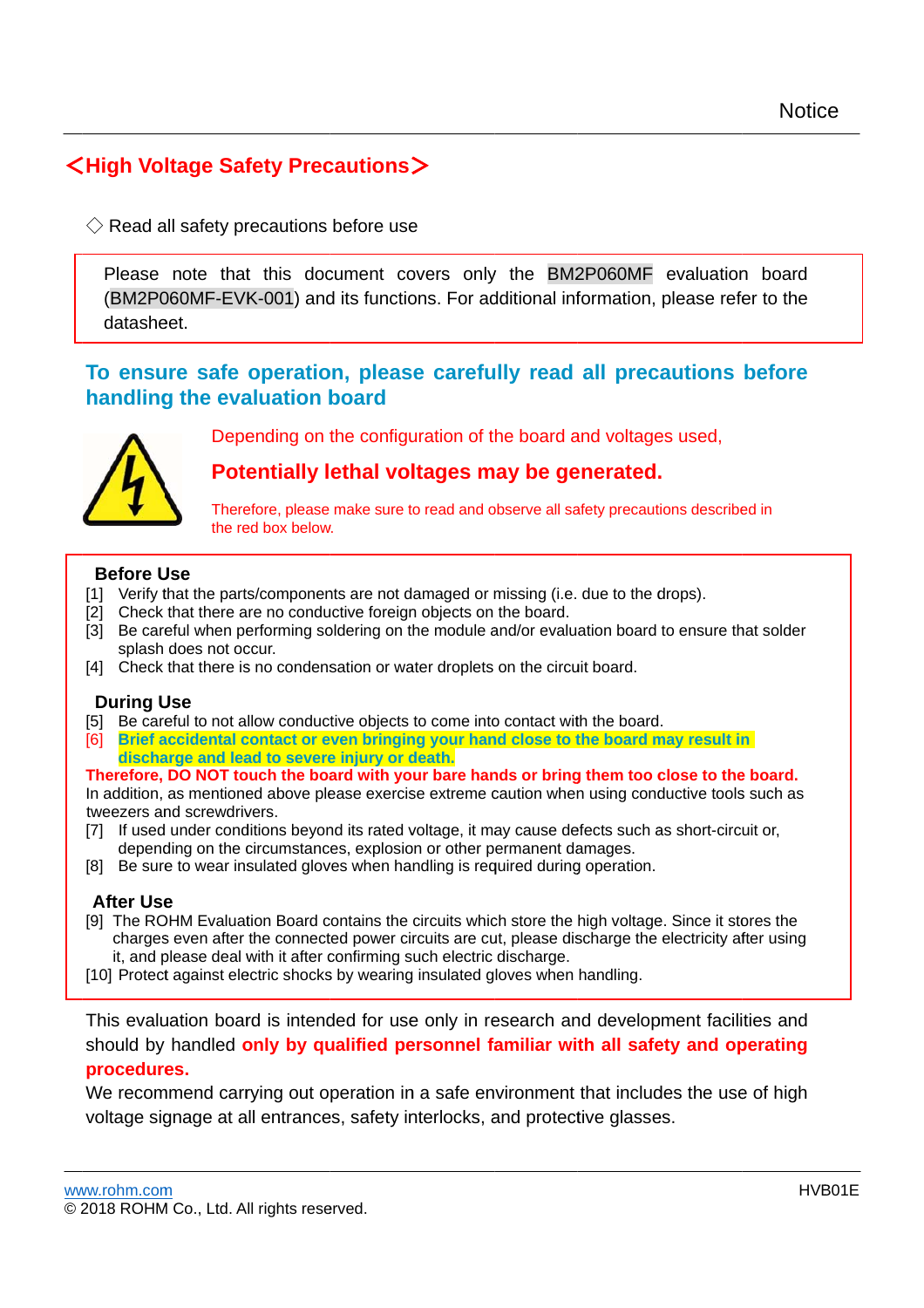



**AC/DC Converter** 

# **Flyback Type PWM Mode Isolated 24 V 1.67 A 40 W BM2P060MF Evaluation Board**

**BM2P060MF-EVK-001** 

### **General Description**

This evaluation board outputs an isolated voltage of 24 V from an input of 90 Vac to 264 Vac, and the maximum output current is 1.67 A.

BM2P060MF which is PWM method DC/DC converter IC built-in 650 V MOSFET is used.

Low on-resistance 0.7  $\Omega$  650 V MOSFET built-in contributes to high efficiency (91 % typ).

PWM controller for AC / DC power supplies, the BM2P060MF provides the optimum system for all products with outlets.



Figure 1. BM2P060MF-EVK-001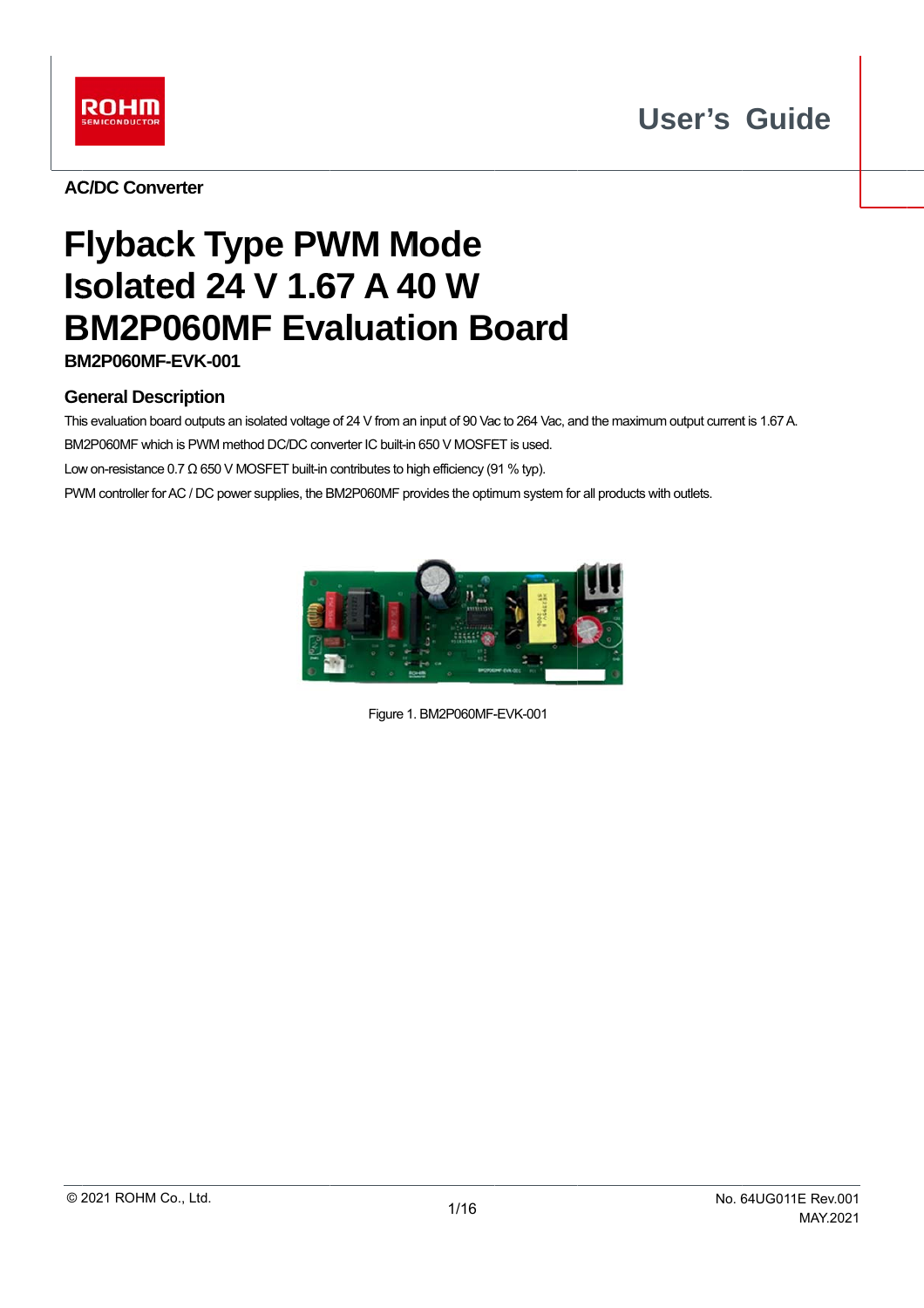#### **Performance Specification**

Not guarantee the characteristics is representative value.

Unless otherwise specified  $V_{IN}$  = 230 Vac,  $I_{OUT}$  = 1.67 A, Ta = 25 °C

| <b>Parameter</b>                         | <b>Symbol</b>     | <b>Min</b>                   | <b>Typ</b>               | <b>Max</b> | <b>Units</b> | <b>Conditions</b>                |
|------------------------------------------|-------------------|------------------------------|--------------------------|------------|--------------|----------------------------------|
| Input Voltage Range                      | $V_{IN}$          | 90                           | 230                      | 264        | V            |                                  |
| Input Frequency<br>$f_{LINE}$            |                   | 47                           | $\overline{\phantom{a}}$ | 63         | Hz           |                                  |
| Output Voltage                           | V <sub>OUT1</sub> | 22.8                         | 24.0                     | 25.2       | V            |                                  |
| Output Current Range (Note 1)            | I <sub>OUT1</sub> | 0                            | $\blacksquare$           | 1.67       | A            |                                  |
| Maximum Output Power                     | $P_{OUT}$         |                              |                          | 40.0       | W            |                                  |
| <b>Standby Input Power</b>               | PINSTBY           | $\overline{a}$               | 47                       | 100        | mW           | $I_{OUT} = 0 A$ $V_{IN} = 230 V$ |
| Power supply efficiency                  | η                 | 88.0                         | 91.0                     | ۰          | $\%$         |                                  |
| (Note 1)<br><b>Output Ripple Voltage</b> | VRIPPLE           | $\qquad \qquad \blacksquare$ | 0.10                     | 0.24       | Vpp          |                                  |
| <b>Oprating Temperature</b>              |                   | $-10$                        | $+25$                    | $+65$      | $^{\circ}$ C |                                  |

(Note 1) Not include spikes noise.

### **Derating**



Figure 2. Temperature derating curve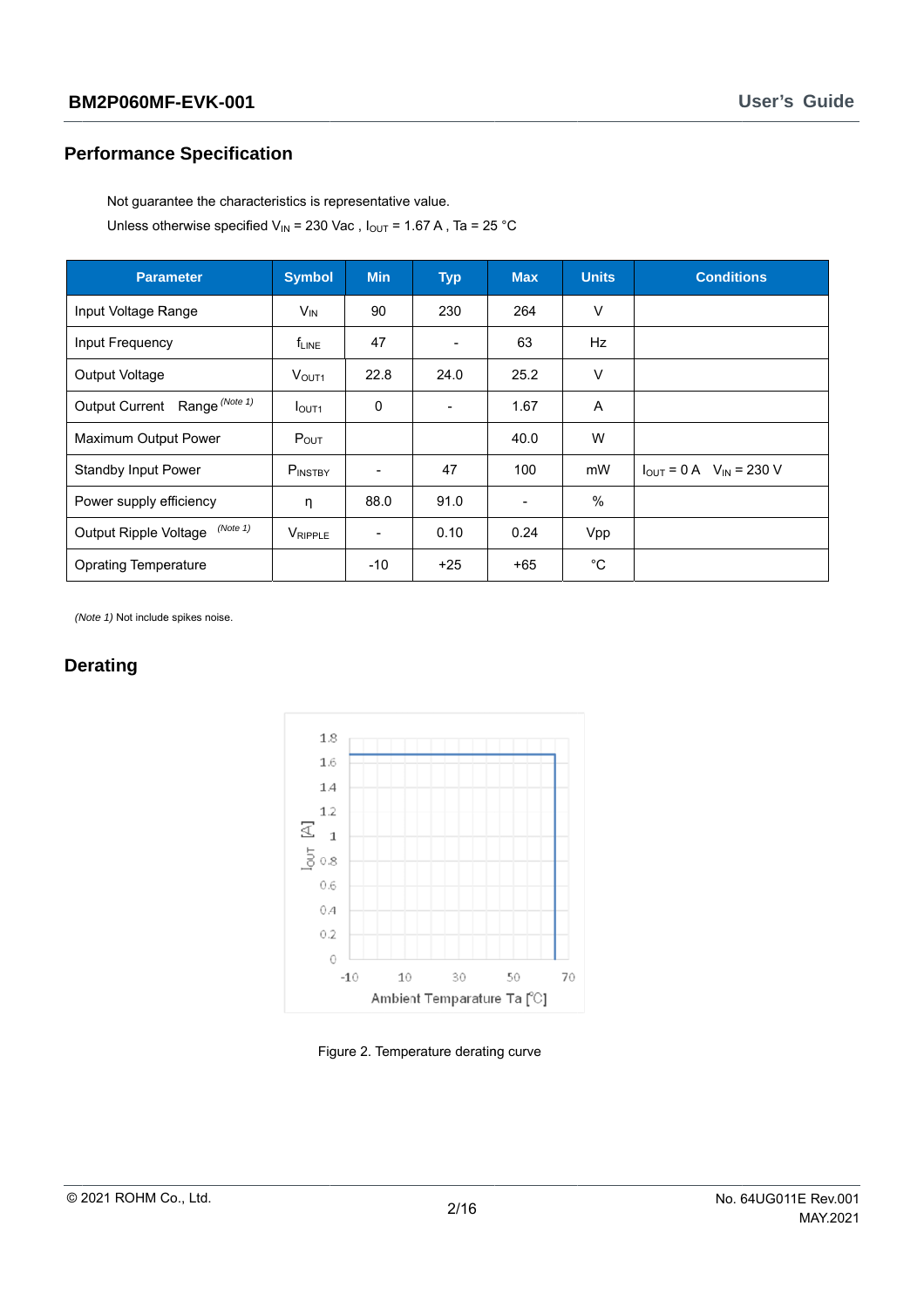#### **Operation Procedure**

#### $1.$ **Operation Equipment**

- (1) AC power supply (90 Vac to 264 Vac, 100 W or more)
- (2) Load equipment (2 A at maximum value)
- (3) DC voltmeter

#### $2.$ **Connect method**

- (1) Preset the AC power to 90 Vac to 264 Vac and turn off the power output.
- (2) Set the load below the rated current of each output to disable the load.
- (3) Connect the N pin of the power supply to the CN1-1: AC (N) pin and the L pin to the CN1-2: AC (L) pin with a pair of wires.
- (4) Connect each load to VOUT pin from the positive pin and to GND pin with a pair of wires.
- (5) When connecting a power meter, connect as follows. (For details, refer to the User's Manual of the electricity meter you are using.)
- (6) Connect the positive pin of the DC voltmeter to VOUT pin and the negative pin to GND pin for output voltage measurement.
- (7) AC power supply switch is ON.
- (8) Make sure that the DC voltmeter reading is at the set voltage (24 V).
- (9) Electronic load switch is ON.



Figure 3. Diagram of How to Connect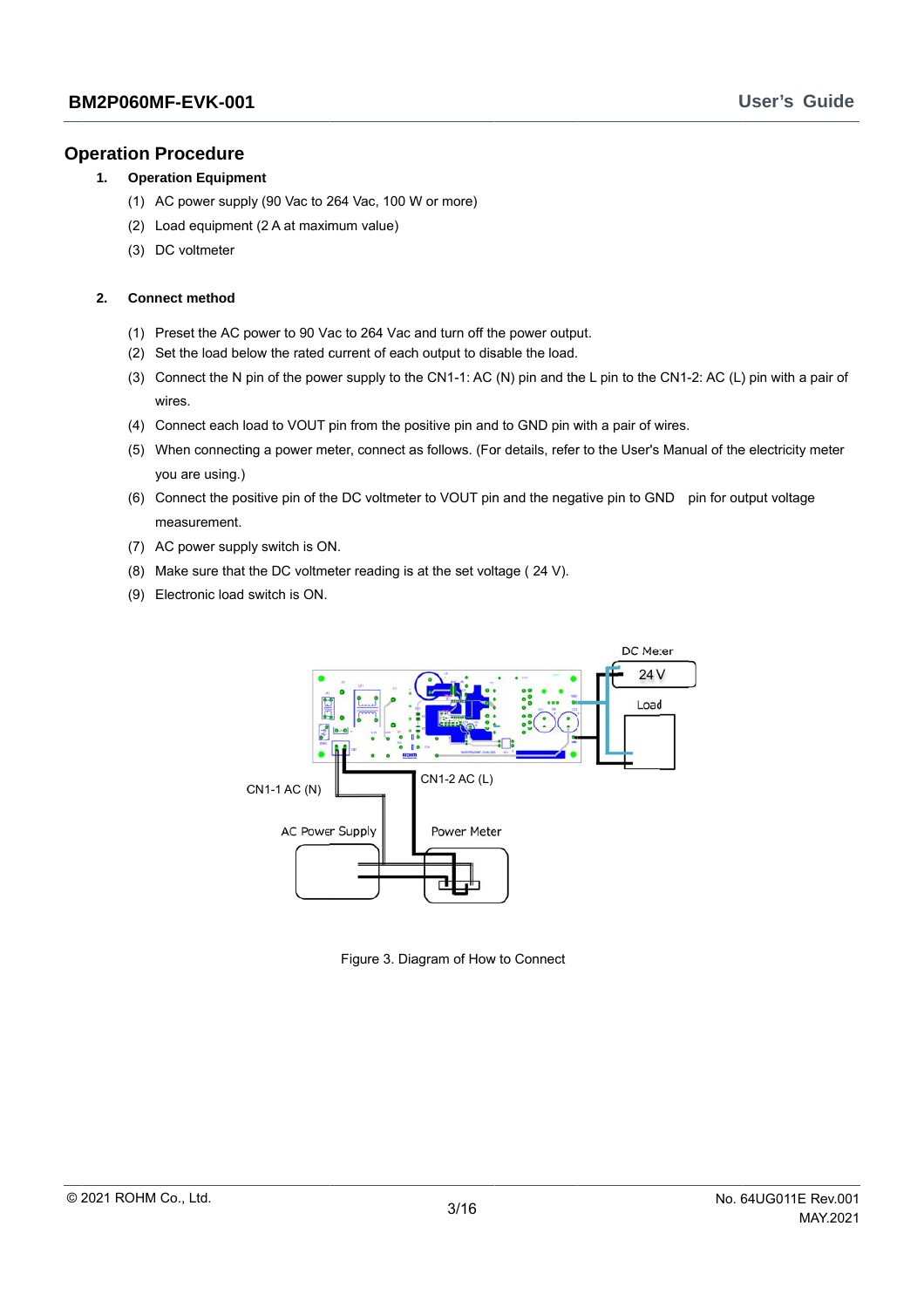### **Application Circuit**

This evaluation board operates in flyback mode at a maximum frequency of around 65 kHz..

The output (24 V) voltage is monitored by a feedback circuit and fed back to the FB pin of BM2P060MF through a opto - coupler. At startup, the voltage at the VCC pin rises as the voltage is supplied from the DRAIN pin to the VCC pin through the start circuit. The demo board schematic is shown in Figure below and the list of parts is tabulated on page 13.

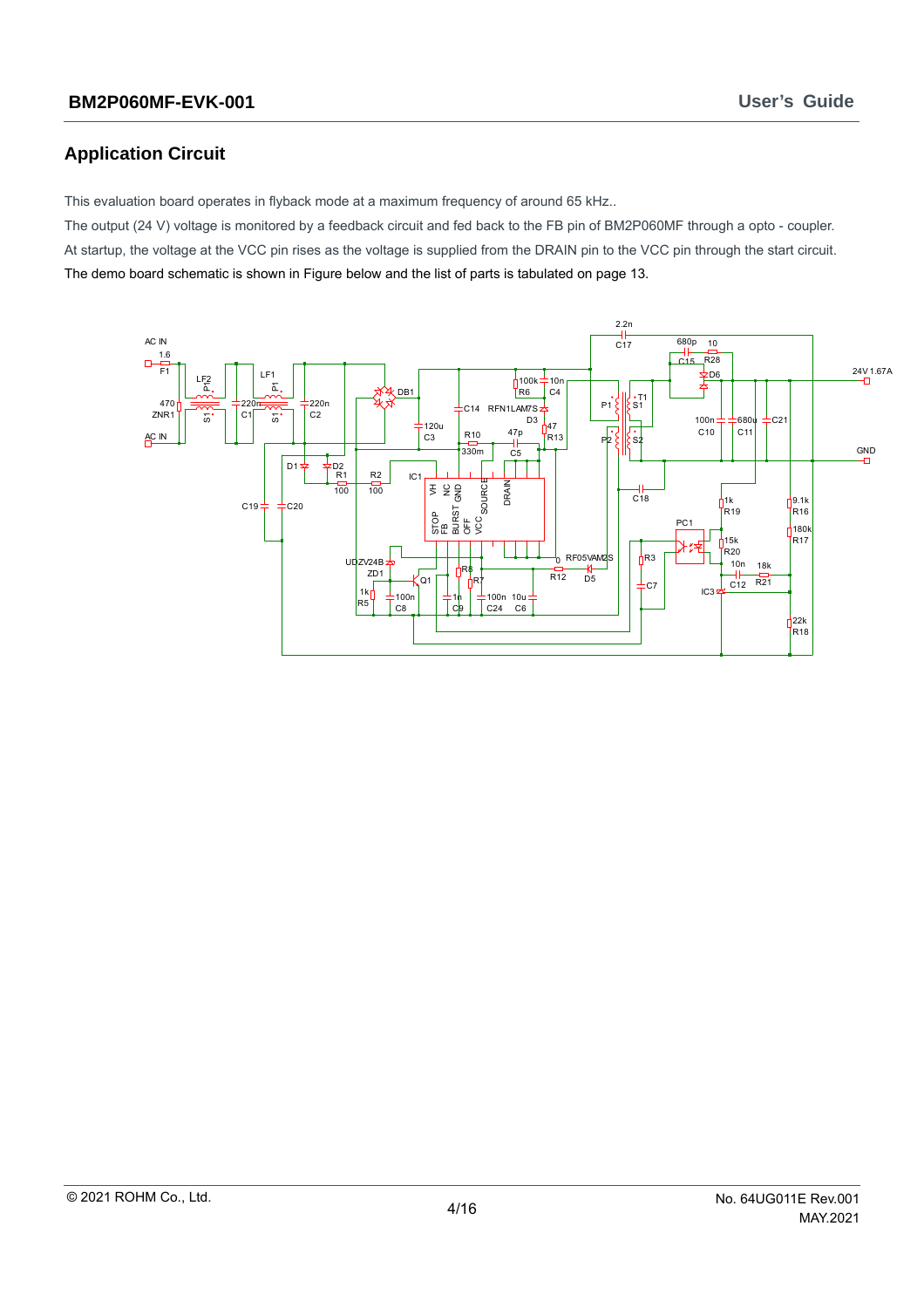#### **BM2P060MF General Description**

#### **Features**

- AC Low Voltage Protection Function (AC UVLO)
- X Capacitor Discharge Function
- VCC Pin Low Voltage Protection (VCC UVLO)
- PWM Type Current Mode Control
- Frequency Reduction Function
- Burst Operation at Light Load
- External Burst voltage setting function
- Minimum ON width adjustment at light load
- Soft Start Function
- FB Pin Overload Protection Function (FB OLP)
- Over Current Protection Function by cycle
- Over Current Compensation by AC voltage detection.
- External Stop Function
- Dynamic Over Current Protection
- Leading Edge Blanking

#### **Key Specifications**

| Operation Power Supply Voltage Range |                     |
|--------------------------------------|---------------------|
| VCC Pin Voltage:                     | 11 V to 60 V        |
| DRAIN Pin Voltage:                   | 650 V (Max)         |
| Current at Switching Operation:      | 850 µA (Typ)        |
| <b>Current at Burst Operation</b>    | 400 µA (Typ)        |
| Switching Frequency                  | 65 kHz (Typ)        |
| <b>MOSFET ON Resistor</b>            | $0.70 \Omega$ (Typ) |
|                                      |                     |

**Operation Temperature Range**  $\blacksquare$ -40 °C to +105 °C

#### Package

## W (Typ) x D (Typ) x H (Max)

SOP20A

#### 12.8 mm x 10.3 mm x 2.65 mm



#### **Applications**

AC Adapters, Each Household Applications and Power Supplies for Motor

#### **Pin Configuration**



Figure 4. Pin Configuration

#### **Pin Descriptions**

| No. | Pin name     | I/O | <b>Function</b>                | No.      | Pin name      | I/O | Function                |
|-----|--------------|-----|--------------------------------|----------|---------------|-----|-------------------------|
|     | <b>STOP</b>  |     | External stop pin              | 11       | <b>DRAIN</b>  | 1/O | MOSFET Drain pin        |
| 2   | FB.          | I/O | Feedback pin                   | 12       | <b>DRAIN</b>  | 1/O | MOSFET Drain pin        |
| 3   | <b>BURST</b> |     | Burst setting pin              | 13       | <b>DRAIN</b>  | 1/O | MOSFET Drain pin        |
| 4   | <b>OFF</b>   |     | MIN on setting pin             | 14       | <b>DRAIN</b>  | 1/O | MOSFET Drain pin        |
| 5   | <b>VCC</b>   | 1/O | Power supply input pin         | 15       | N.C.          |     | No connection           |
| 6   | N.C.         |     | No connection                  | 16       | <b>SOURCE</b> | 1/O | MOSFET source pin       |
| 7   | <b>DRAIN</b> | 1/O | MOSFET Drain pin               | 17       | N.C.          |     | No connection           |
| 8   | <b>DRAIN</b> | I/O | MOSFET Drain pin               | 18       | <b>GND</b>    | 1/O | GND pin                 |
| 9   | <b>DRAIN</b> | I/O | MOSFET Drain pin<br>N.C.<br>19 |          | No connection |     |                         |
| 10  | <b>DRAIN</b> | 1/O | MOSFET Drain pin               | 20<br>VH |               |     | AC voltage start-up pin |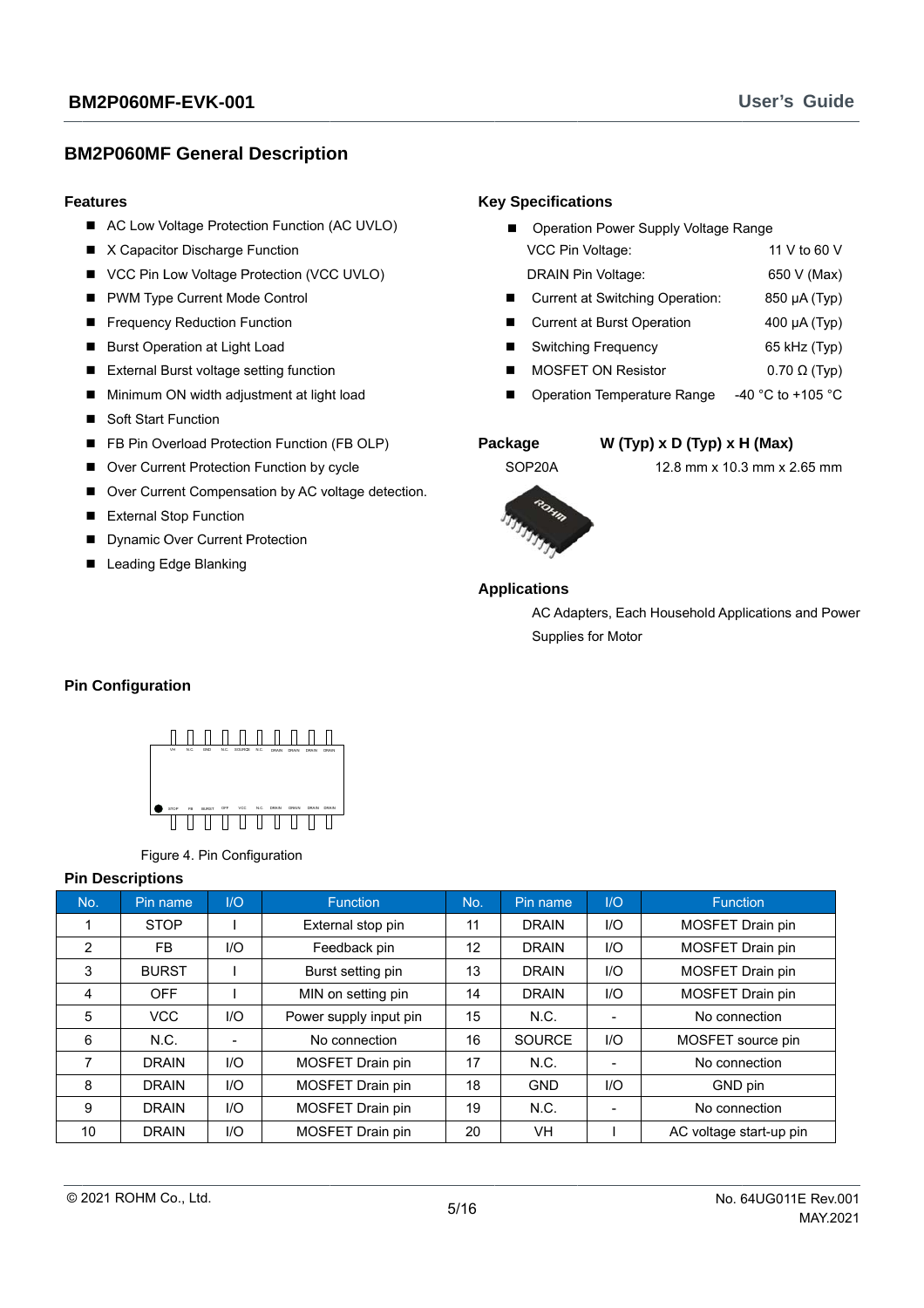#### **Measurement Data**

 $2.$ 

 $\overline{1}$ . **Load Regulation** 



Figure 5. Output Voltage vs Output Current

**Line Regulation** 



Figure 6. Efficiency vs Output Current



Figure 7. Output Voltage vs V<sub>IN</sub>



Figure 8. Efficiency vs Input Voltage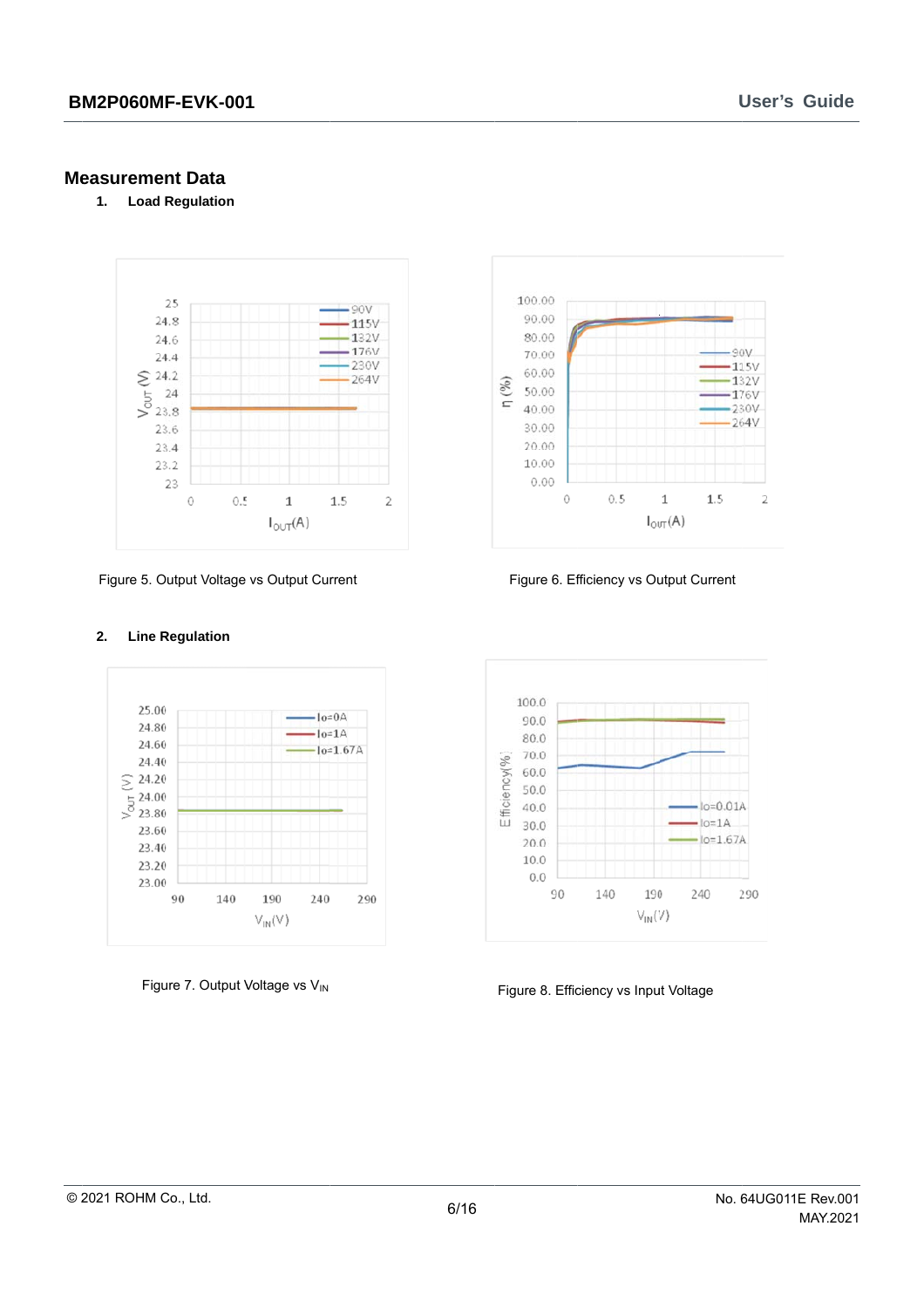$3<sub>l</sub>$ **Switching Frequency** 



Figure 9. Frequency vs Output Power

#### 4. **Input Voltage Slowup**



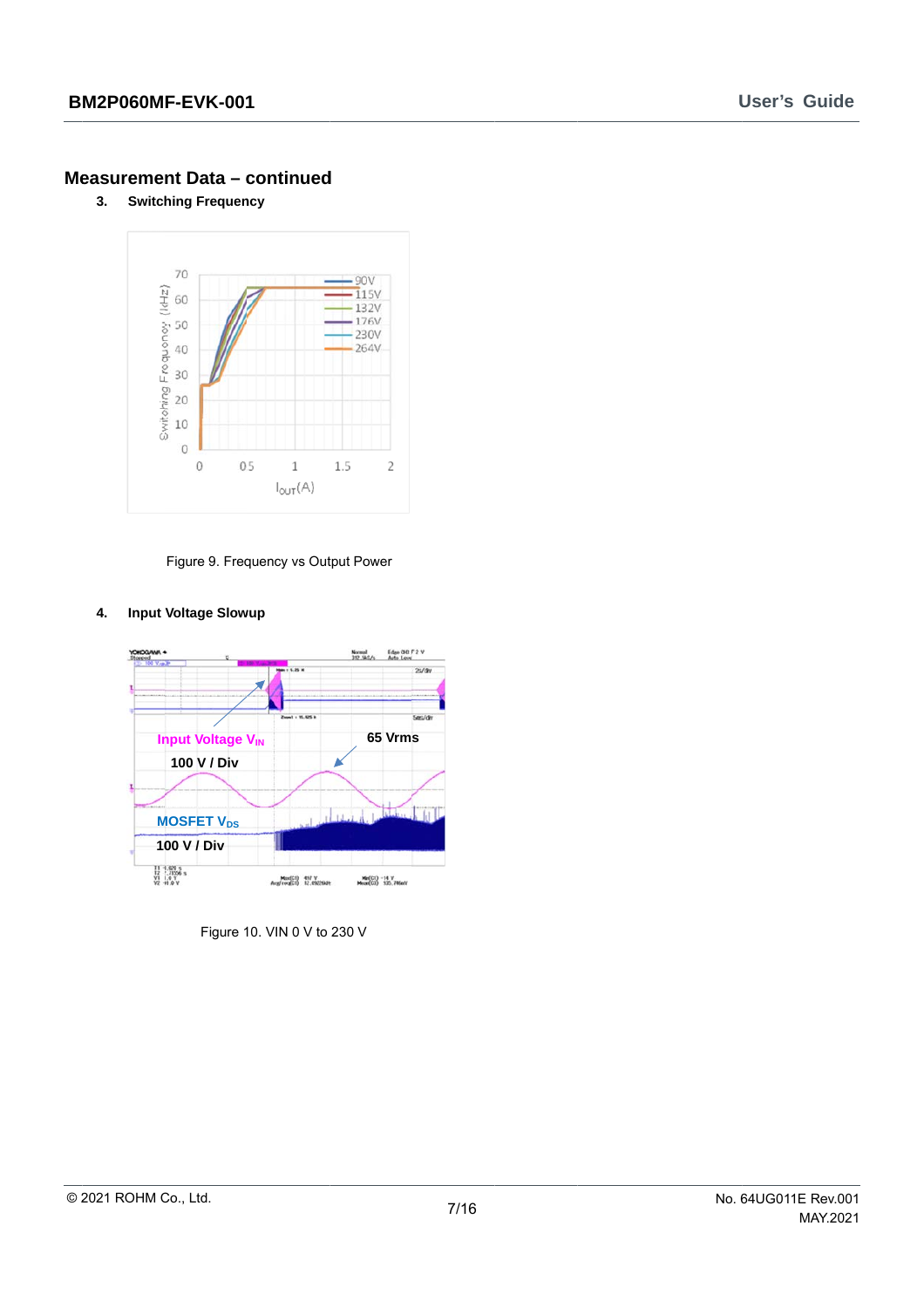$5<sub>1</sub>$ **Switching Wave Form** 



Figure 11.  $V_{DS}$ ,  $I_D V_{IN} = 90$ Vac,  $I_{OUT} = 1.67$ A



Figure 12.  $V_{DS}$ ,  $I_D V_{IN} = 264 V_{AC}$ ,  $I_{OUT} = 1.67 A$ 



Figure 13.  $V_{DS}$ ,  $I_D V_{IN}$  = 90Vac,  $I_{OUT}$ =1.67A



Figure 14.  $V_{DS}$ ,  $I_D V_{IN}$  = 264 Vac,  $I_{OUT}$ = 1.67 A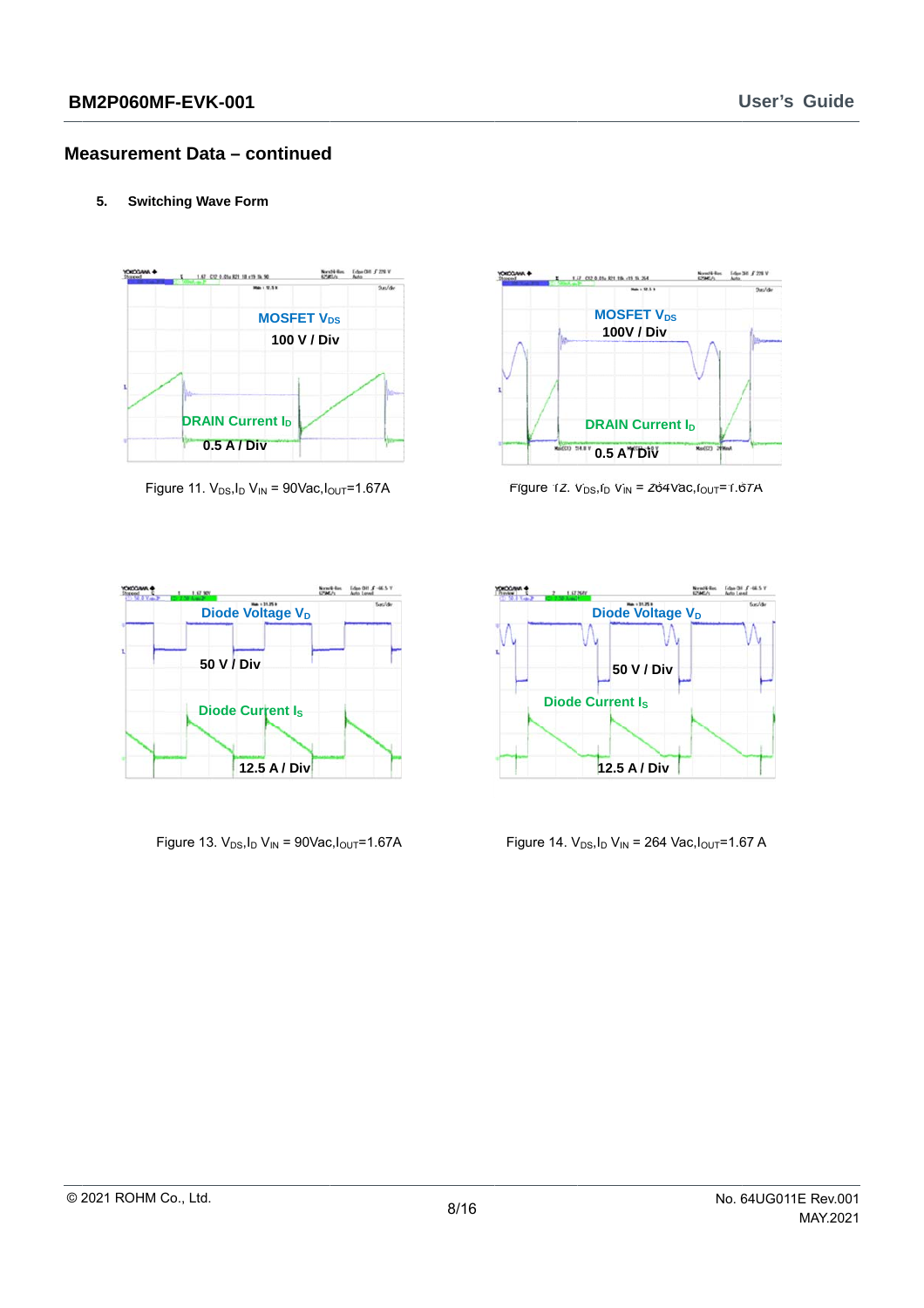5. Switching Wave Form- continued







Figure 16. VIN = 264 Vac,  $V_{OUT}$  Shorted

#### 6. Startup Wave Form



Figure 17.  $V_{IN}$  = 90 Vac,  $I_{OUT}$  = 1.67 A



Figure 18.  $V_{IN}$  = 264 Vac,  $I_{OUT}$  = 1.67 A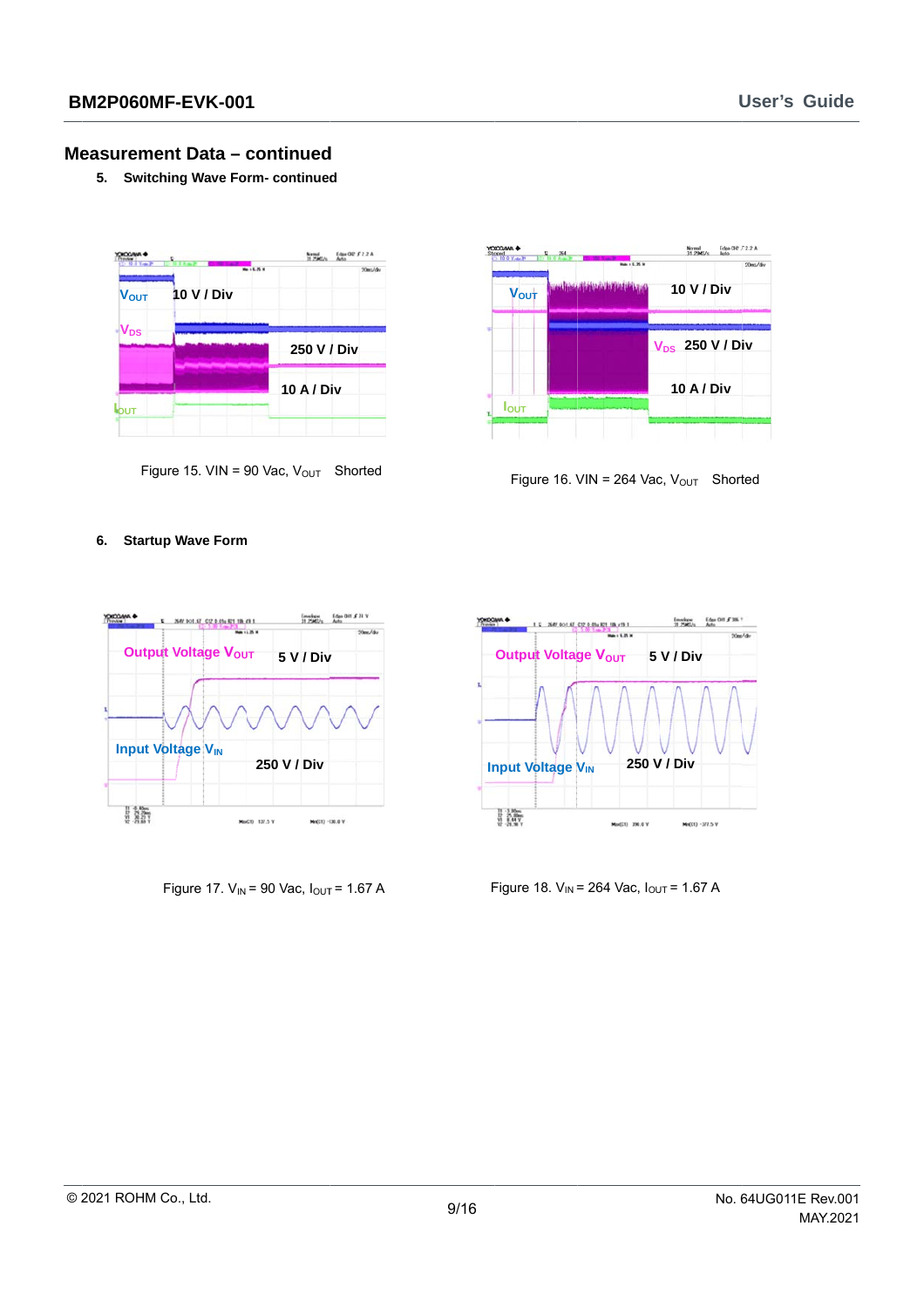7. Dynamic Load Fluctuation





Figure 19.  $V_{IN}$  = 115 Vac,  $I_{OUT}$  = Switch 0 A / 1.67 A

Figure 20.  $V_{IN}$  = 230 Vac,  $I_{OUT}$  = Switch 0 A / 1.67 A

#### 8. Output Voltage Ripple Wave Form



Figure 21.  $V_{IN}$  = 115 Vac,  $I_{OUT}$  = 1.67 A



Figure 22. V<sub>IN</sub> = 230 Vac, I<sub>OUT</sub> = 1.67 A

#### 9. Temperature of Parts Surface

They are measured after 15 minutes from applying a power supply.

| Table 1. Surface Temperature of Parts (Ta = 20 °C) |  |
|----------------------------------------------------|--|

|             | <b>Condition</b>                      |                                        |  |  |  |
|-------------|---------------------------------------|----------------------------------------|--|--|--|
| <b>Part</b> | $V_{IN}$ = 90 Vac, $I_{OUT1}$ = 1.3 A | $V_{IN}$ = 264 Vac, $I_{OUT1}$ = 1.3 A |  |  |  |
| IC1         | 60.4 °C                               | 61.3 °C                                |  |  |  |
| Diode D1    | 61.6 °C                               | 62.3 °C                                |  |  |  |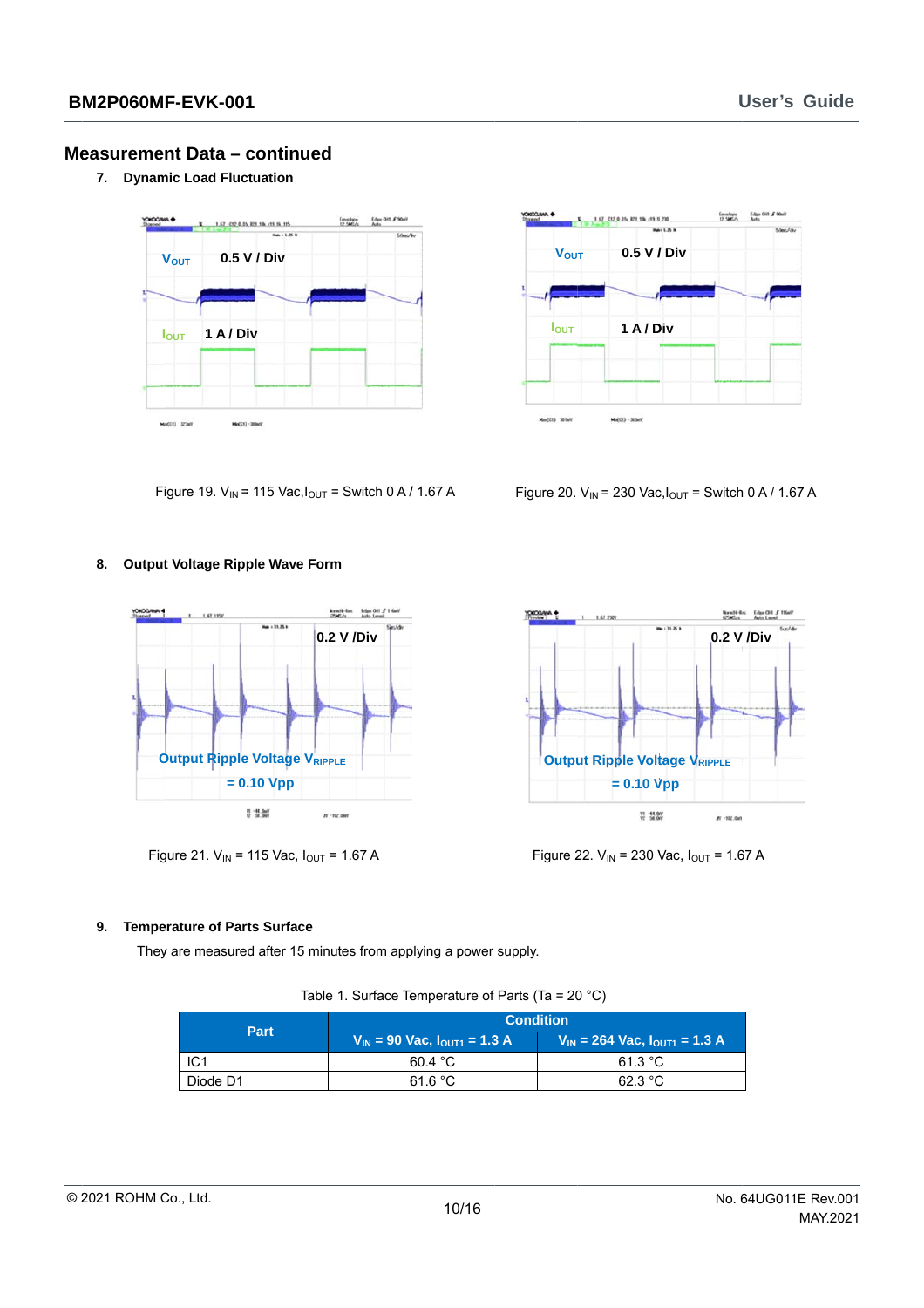10. EMI Conducted Emission:CISPR22 Pub 22 Class B



QP margin:  $9.0dB$ AVE margin: 6.4dB

Figure 23. VIN: 115 Vac / 60 Hz, IOUT: 1.67 A



Figure 24. V<sub>IN</sub>: 230 Vac / 50 Hz, I<sub>OUT</sub>: 1.67 A

| QP margin:  | 7.0dB  |
|-------------|--------|
| AVF margin: | 10.4dB |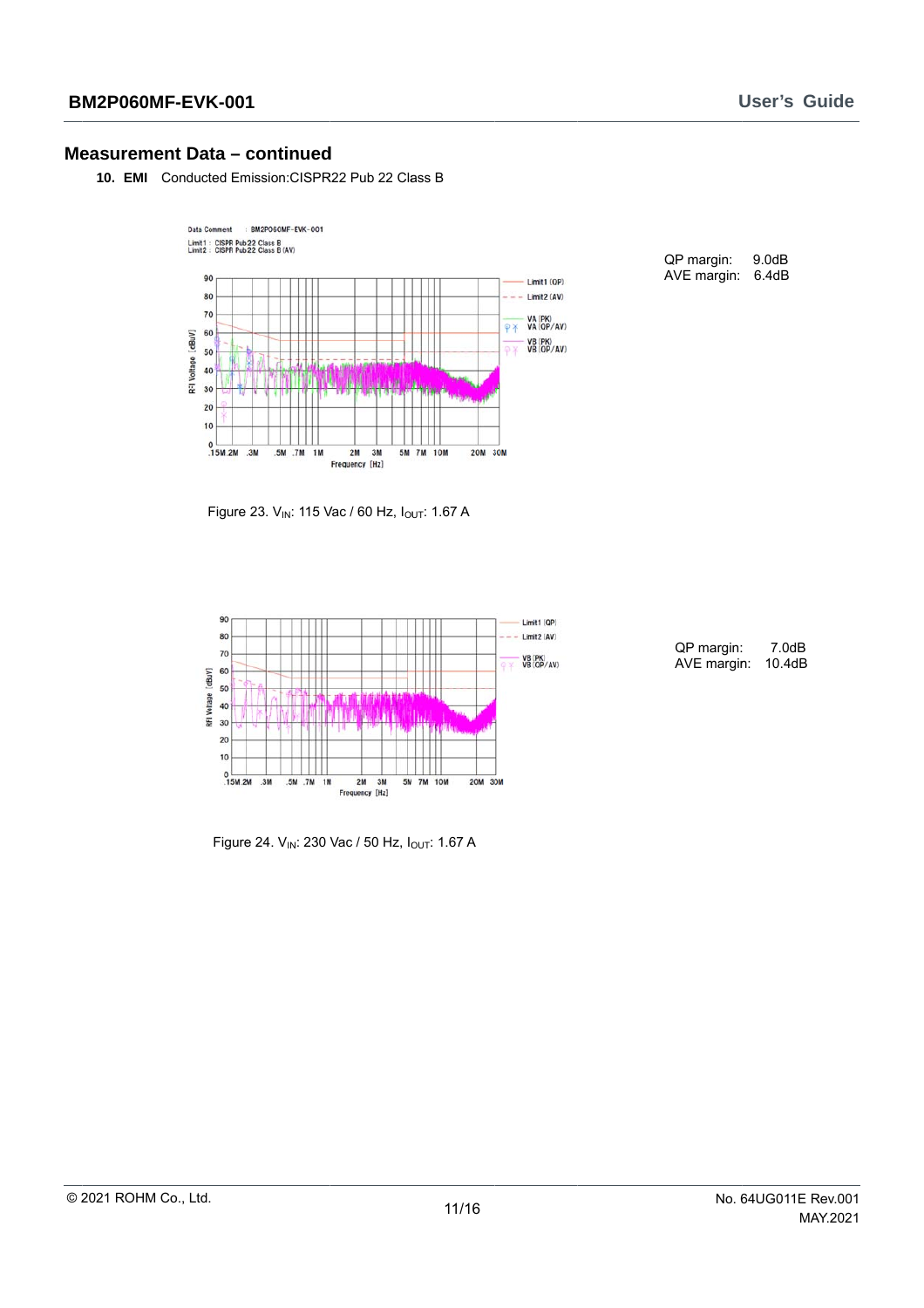#### **Schematics**

 $V_{IN}$  = 90 Vac to 264 Vac,  $V_{OUT}$  = 24 V 1.67 A



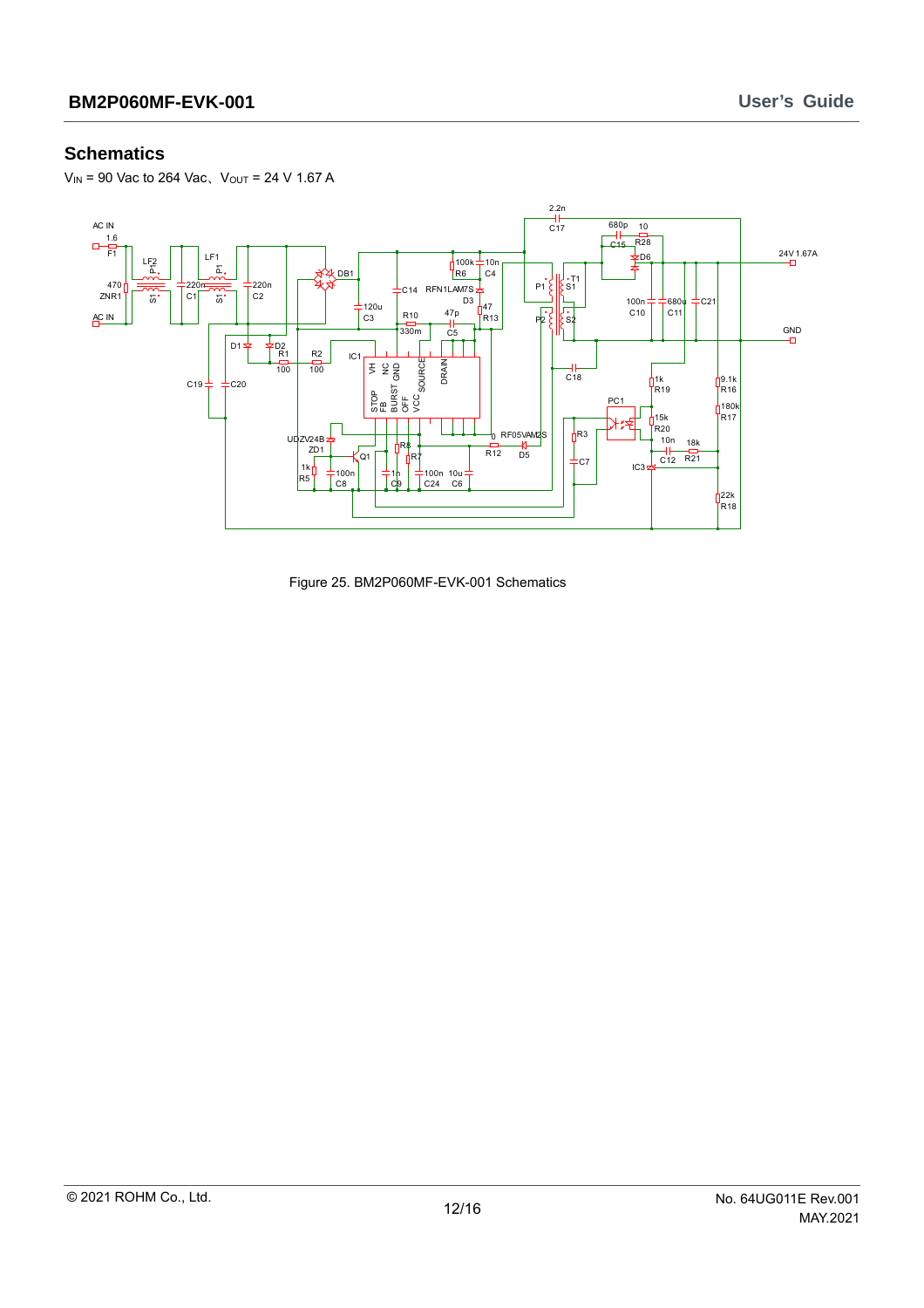#### **Pa arts List**

| <b>12P060MF-EVK-001</b>                  |                             |                                      |                    |
|------------------------------------------|-----------------------------|--------------------------------------|--------------------|
| rts List                                 |                             |                                      |                    |
| Item                                     | Spec                        | Parts Name                           | Manufacturer       |
| C1, C2                                   | 220 n, 310 Vac              | 890334025027CS                       | <b>WURTH</b>       |
| C <sub>3</sub>                           | 120 µ, 450 V                | 450CXW120MEFC18×31.5                 | <b>RUBYCON</b>     |
| $\overline{C4}$                          | 10 nF, 500 V                | 885342208009                         | <b>WURTH</b>       |
| C <sub>5</sub>                           | 47 p, 630 V                 | GRM31A5C2J470JW01D                   | <b>MURATA</b>      |
| C <sub>6</sub>                           | 10 µF, 50 V                 | 860160672009                         | <b>WURTH</b>       |
| C7, C14, C18, C19, C20, C21 Non. mounted |                             |                                      |                    |
| $\overline{C8}$ , C10, C24               | $\overline{0.1}$ µF, 100 V  | HMK107B7104KA-T                      | Taiyo Yuden        |
| C <sub>9</sub>                           | 1000 pF, 100 V              | HMK107B7102MA-T                      | Taiyo Yuden        |
| $\overline{C11}$                         | 680 µF, 35 V                | 860080578019                         | <b>WURTH</b>       |
| C12                                      | $0.01 \,\mu F$ , 100 V      | C0603C103K5RACTU                     | <b>KEMET</b>       |
| C15                                      | 680 pF, 1 kV                | GRM31B5C2J681FW01L                   | <b>MURATA</b>      |
| C17                                      |                             | 2200 pF, AC 300 V DE1E3RA222MJ4BP01F | <b>MURATA</b>      |
| D1.D2                                    | 1 A, 1000 V                 | 1N4007                               |                    |
| D <sub>3</sub>                           | FRD, 0.8 A, 700 V RFN1LAM7S |                                      | Rohm               |
| D <sub>5</sub>                           | FRD, 200 V, 0.5 A RF05VAM2S |                                      | Rohm               |
| D6                                       | FRD, 300 V, 20 A            | RF2001T3D                            | Rohm               |
| PC1                                      |                             | LTV-817-B                            | Liteon             |
| Q1                                       | TR, 50 V, 0.1 A             | 2SCR523UB                            | Rohm               |
| DB <sub>1</sub>                          | 600 V, 4 A                  | D3SBA60                              | Shindengen         |
| $\overline{R}$ 1, R2                     | $100 \Omega$                | ESR18EZPJ101                         | Rohm               |
| R3, R7, R8                               | Non.mounted                 |                                      | Rohm               |
| R <sub>5</sub>                           | 1k                          | MCR03EZPJ102                         | Rohm               |
| R <sub>6</sub>                           | $100 \text{ k}\Omega$       | MOS2CT52R104J                        | Rohm               |
| R10                                      | 330 mΩ                      | LTR50EZPZFLR330                      | Rohm               |
| R <sub>12</sub>                          | 0 Ω                         | MCR18EZPJ000                         | Rohm               |
| R <sub>13</sub>                          | 47 Ω                        | ESR18EZPJ470                         | Rohm               |
| R <sub>16</sub>                          | $9.1 k\Omega$               | MCR03EZPFX9101                       | Rohm               |
| R <sub>17</sub>                          | $180$ kΩ                    | MCR03EZPFX1803                       | Rohm               |
| R <sub>18</sub>                          | 22 kΩ                       | MCR03EZPFX2202                       | Rohm               |
| R <sub>19</sub>                          | 1 kΩ                        | MCR03EZPJ102                         | Rohm               |
| R <sub>20</sub>                          | $15 k\Omega$                | MCR03EZPJ153                         | Rohm               |
| R <sub>21</sub>                          | $18 k\Omega$                | MCR03EZPJ183                         | Rohm               |
| R <sub>28</sub>                          | $10 \Omega$                 | ESR18EZPJ100                         | Rohm               |
| F1                                       | $1.6 A$ , 300 V             | 36911600000                          | Littelfuse         |
| ZNR1                                     | 300 V, 400 A, φ 5 mm        | V470ZA05P                            | Littelfuse         |
| LF1                                      | $34.5$ mH                   | SSR21NV-M12345                       | <b>TOKIN</b>       |
| LF2                                      | 60 µH                       | LF1246Y                              | アルファトランス           |
| Τ1                                       | PQ 26                       | <b>XE2395Y B</b>                     | アルファトランス           |
| IC1                                      |                             | <b>BM2P060MF</b>                     | Rohm               |
| $\overline{IC2}$                         | Non.mounted                 |                                      |                    |
| IC3                                      |                             | NCP431AVSNT1G                        | Onsemi             |
| ZD1                                      | 24V                         | UDZVTE-1724B                         | Rohm               |
| HEAT1                                    | 22.9 k/W                    | IC-1625-STL                          |                    |
| CN1                                      |                             | $BO2P - NV(LF)(SN)$                  | <b>JST</b><br>MAC8 |
| <b>TP1,TP2</b>                           |                             | $CD-10-15$                           |                    |

Materials may be changed without notifying.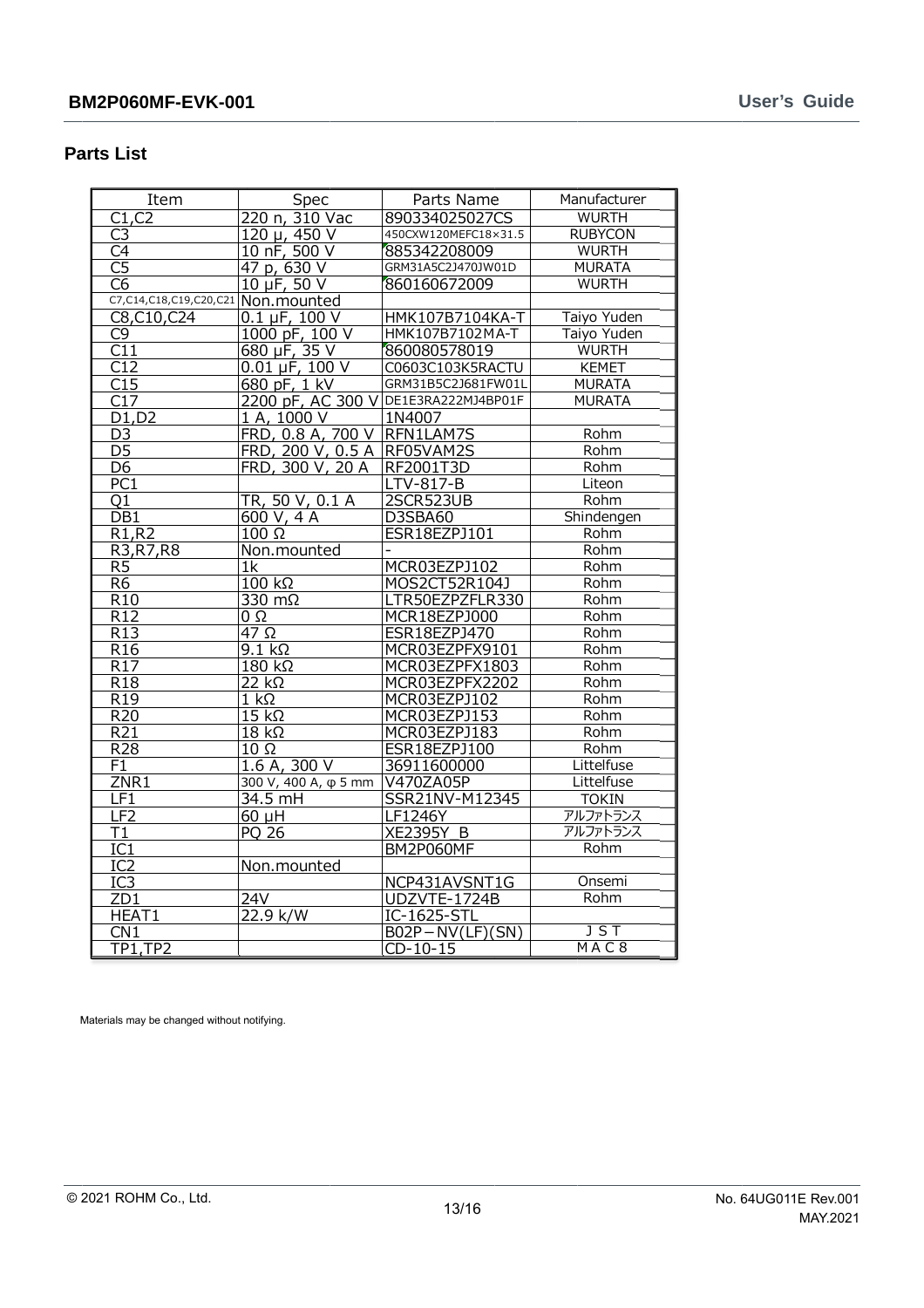#### Layout

Size: 160 mm x 55 mm



Figure 26. TOP Layout (Top view)



Figure 27. Bottom Layout (Top View)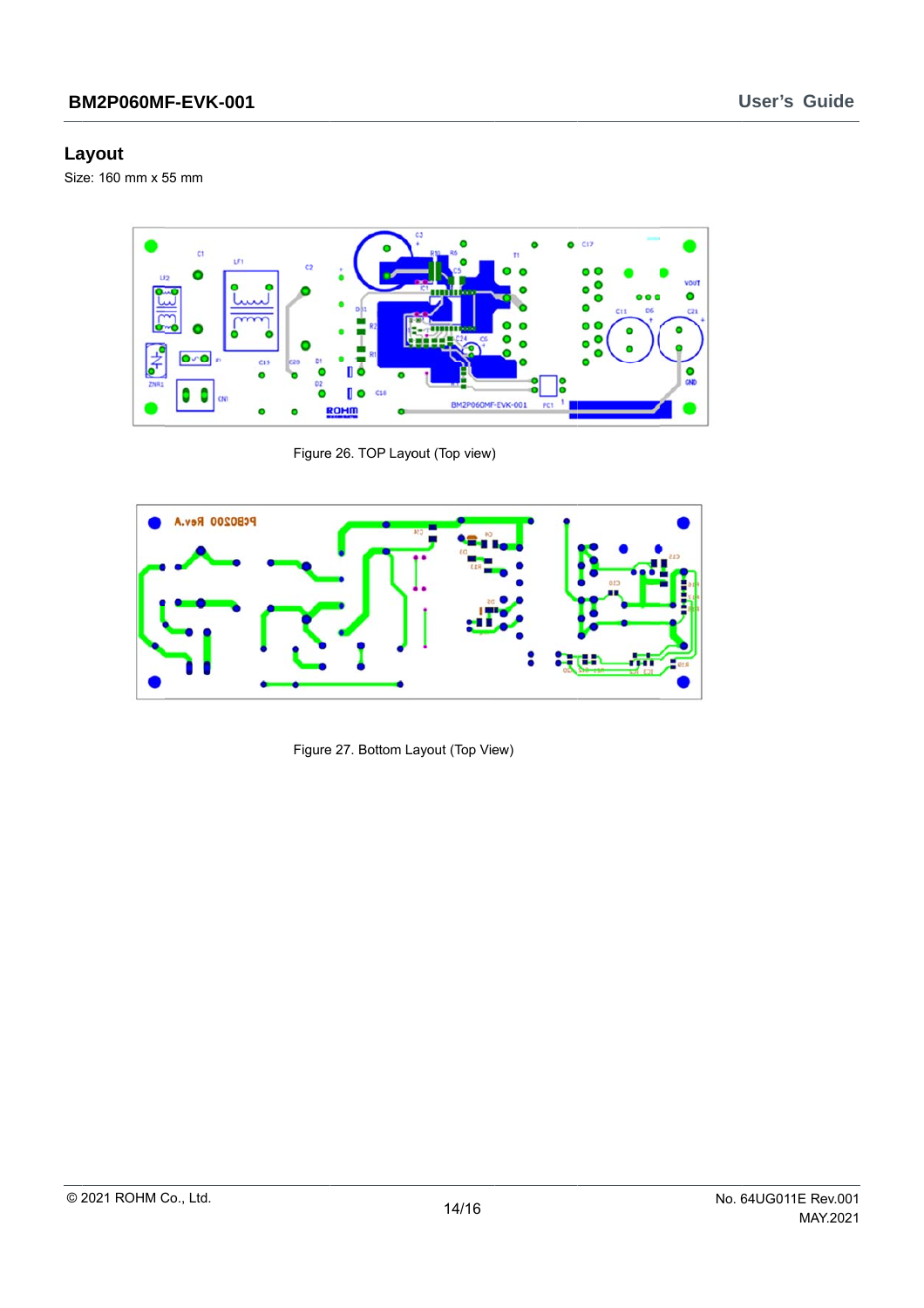#### **Specification of the Transformer**

Manufacture

Alphatrans Co., Ltd. (1-7-2, Bakurou-cho, Chuo-ku, Osaka City, 541-0059, Japan) http//www.alphatrans.jp/

Product Name: XE2395Y\_B Bobbin: 12PIN Core: **PQ26** 

Primary Inductance: 500 µH ±10 %  $\blacksquare$ (100 kHz, 1 V)

| ■ | <b>Withstand Voltage</b>       |          |
|---|--------------------------------|----------|
|   | Between Primary and Secondary: | AC1500 V |
|   | Between Primary and Core:      | AC1500 V |
|   | Between Secondary and Core:    | AC500 V  |
|   |                                |          |

Insulation Resistance 100 MΩ or more (DC500 V)  $\blacksquare$ 



Figure 28. Circuit Diagram



Figure 29. Structure Diagram

|                |                    |                | <b>Winding Pin</b> |                        | Turn          | <b>Tape</b> | <b>Wire</b>    |
|----------------|--------------------|----------------|--------------------|------------------------|---------------|-------------|----------------|
| No.            | <b>Transformer</b> | <b>Start</b>   | Finish.            | <b>Wire</b>            | <b>Number</b> | Layer       | Specification  |
|                | NP <sub>1</sub>    | 3              | 2                  | 2UEW / $\Phi$ 0.29 x 2 | 19            | 1           | <b>COMPACT</b> |
| 2              | NS <sub>1</sub>    | 10             |                    | TEX / $\Phi$ 0.32 x 2  | 11            |             | <b>COMPACT</b> |
| 3              | NS <sub>1</sub>    | 11             | 8                  | TEX / $\Phi$ 0.32 x 2  | 11            | 1           | <b>COMPACT</b> |
| 4              | <b>ND</b>          | 5              | 6                  | 2UEW / 00.15 x 1       | 8             |             | <b>COMPACT</b> |
| C <sub>5</sub> | NS <sub>1</sub>    | 12             | 9                  | TEX / $\Phi$ 0.32 x 2  | 11            |             | COMPACT        |
| 6              | NP <sub>2</sub>    | $\overline{2}$ |                    | 2UEW / $\Phi$ 0.29 x 2 | 19            | 3           | <b>COMPACT</b> |